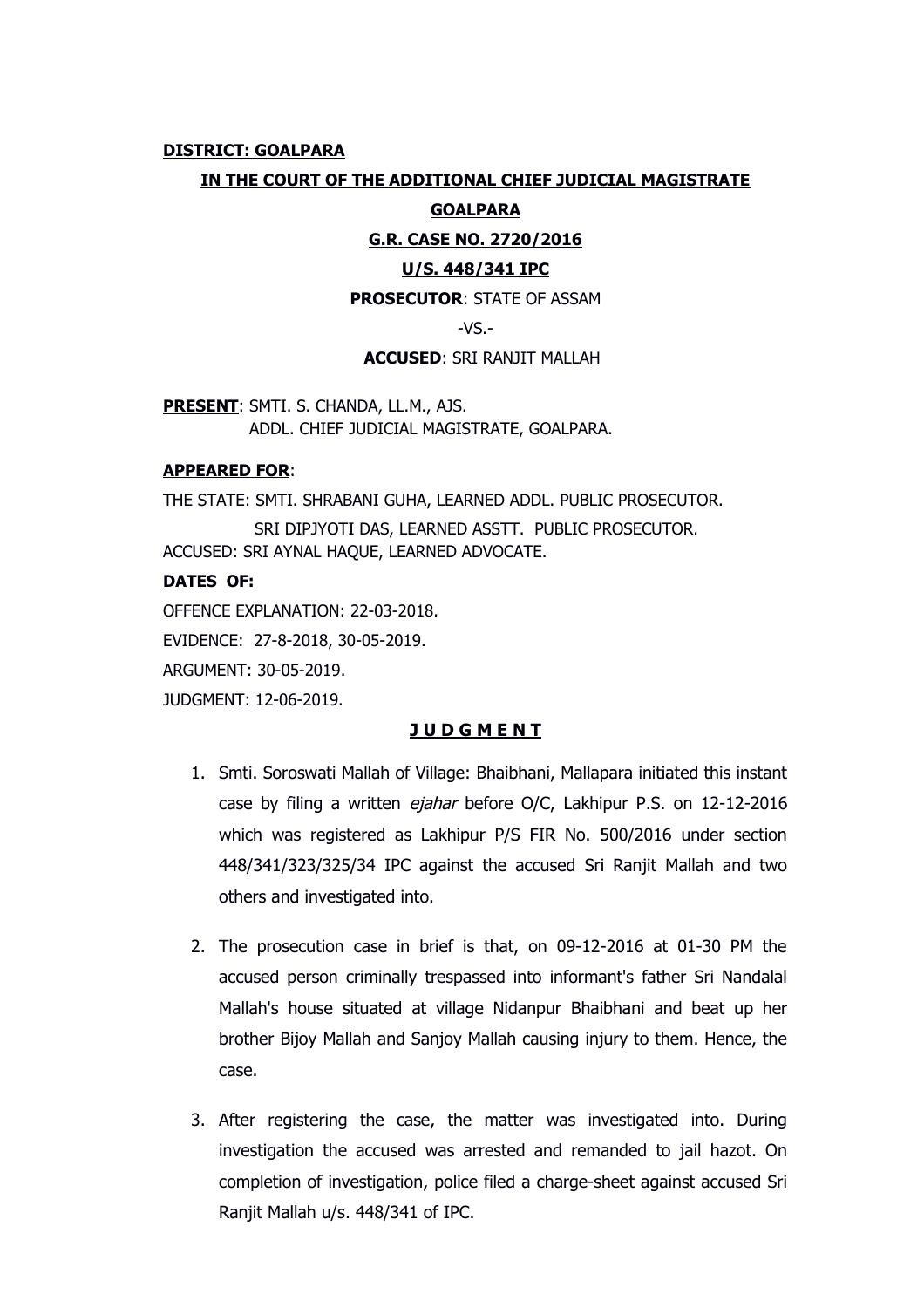# **G.R. Case No. 2720 of 2016. State -Vs.-Sri Ranjit Mallah.**

- 4. During trial of the accused was allowed to go on Court bail. Relevant documents of the case were furnished to him. Upon perusal of materials on record and after hearing both sides, my Learned Predecessor-in-office had explained the offence u/s. 448/341 of IPC against the accused, which was read over and explained to him and to which he has pleaded not guilty and claimed to be tried.
- 5. The prosecution in support of its case examined three witnesses and declined to examine the remaining witnesses. Examination of the accused under section 313 CrPC was dispensed with, as found not necessary. The defence side has not adduced any witness in support of their evidence.
- 6. I have heard the argument advanced by the Learned Counsels for both sides.
- 7. Upon hearing and on perusal of the record I have framed the following point for determination:
	- (i) Whether the accused on 09-12-2016 at about 01-30 PM criminally trespassed into the informant's father's house and wrongfully restrained the family members?

# **DISCUSSION, DECISIONS AND REASONS FOR THE DECISIONS:**

- 8. I have gone carefully through the entire evidence and the materials placed before me. The informant Smti. Saraswati Mallah has examined herself as Pw-1 and testified on oath that, the accused is her husband, there was some altercation between her husband and brothers and she had lodged this case. Pw-1 has proved the *ejahar* as Ext.1 and her signature there as Ext.1(1).During cross-examination Pw-1 has stated that she has no grievance against the accused.
- 9. The alleged victims Sri Bijoy Mallah (Pw-2) and Sri Nandalal Mallah (Pw-3) have examined themselves and testified on oath that, this matter is mutually settled and they have no grievance against the accused. The defence side has declined to cross-examine them.